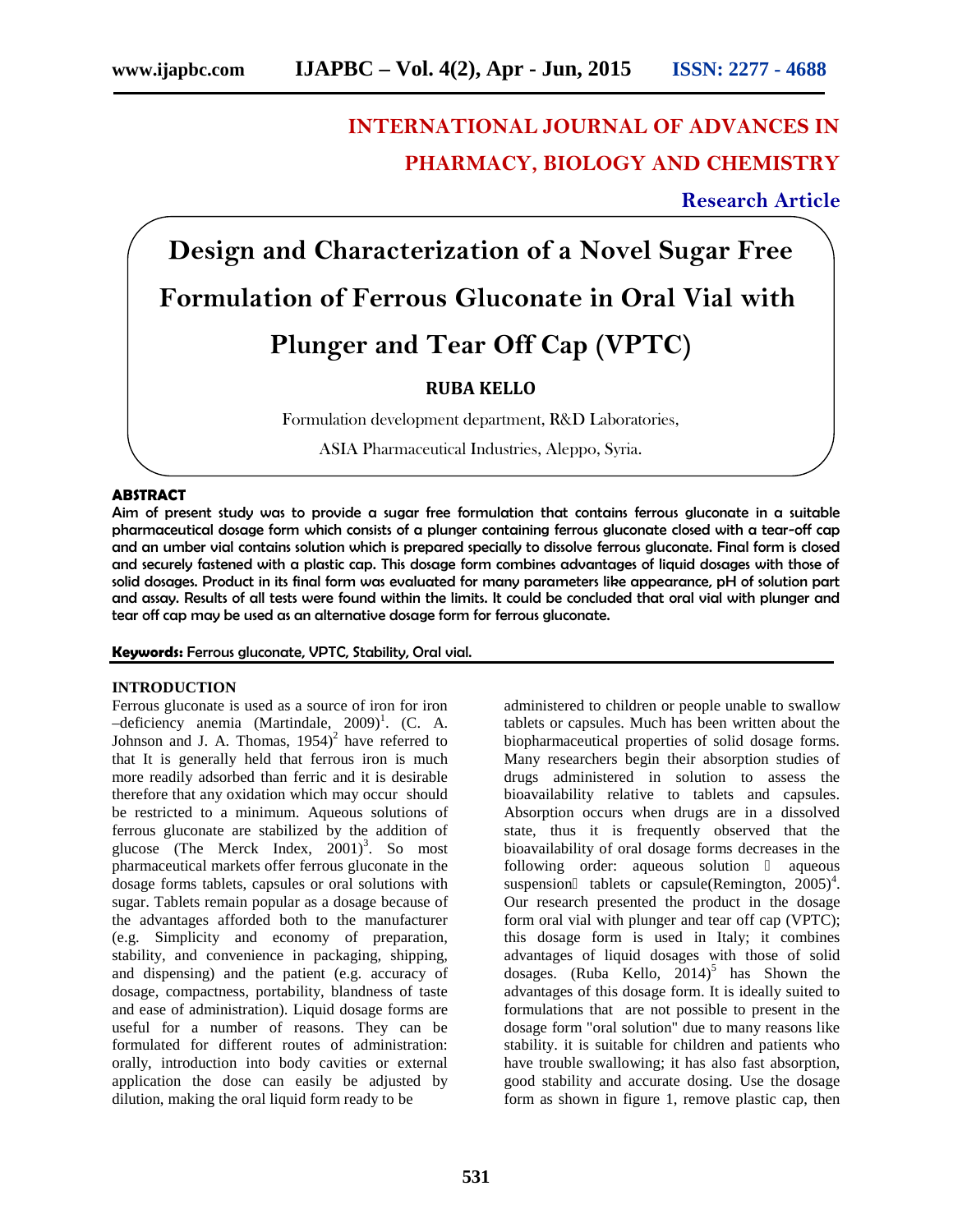press the plunger into the vial shaking well then drink the whole solution. Our research presented the product as sugar free, it doesn't contain sugar at all. The FDA defines the label " Sugar Free " as a claim that may be used on a food that contains Less than 0.5 g sugars per RACC(Reference amounts customarily consumed) and per labeled serving.

# **MATERIALS AND METHODS**

Tear-off caps, molded DED umber glass vial 10 ml, plastic caps were purchased from P.P.I (Italy), ferrous gluconate (BP) was purchased from Careth (India), sodium benzoate was purchased Chem-Base laboratories (China), sorbitol solution 70% was purchased from Roquette (France), Glycerin was purchased from Acidchem (Malasia), Sucralose was purchased from Zim (India), citric acid monohydrate was purchased from Weif and Ensign (China), sodium Citrate dehydrate was purchased from Changzhou (China), vanillin flavor was purchased from Jiaxing (China), peppermint oil flavor was purchased from Nectar (India), Strawberry flavor and soluble caramel color were purchased from Sensiet (Italy).

#### **Ingredients included in the plungers**

Ferrous gluconate was filled manually into plungers and closed with tear off caps, each cap was contained 335.72 mg of ferrous gluconate equivalent to 37.50 mg iron (II) .5% an overage of ferrous gluconate was used to compensate for expected degradation during products shelf life. So the target fill weight is 352.51 mg. The ingredients included in the plungers are listed in table1.

#### **Formulation of the solution part**

To about 2.8 liter of distilled water its temperature about 45 C°, the following materials were added with continuous mixing. Sorbitol 70 %, glycerin, Sucralose, sodium benzoate, vanillin powder, peppermint oil, strawberry flavor, sodium citrate, citric acid monohydrate and soluble caramel color. Then the volume was completed to 3 liter with distilled water and solution was adjusted the pH 3.5– 4.0. Solution was filled manually into 10 ml molded DED umber glass vials. The vials were closed with tear off caps and Final forms were closed and securely fastened with a plastic caps. The ingredients of the solution part are listed in table 2.

# **Batch size**

3 liter of the solution part, each unit contains 352.51mg of ferrous gluconate in the plunger and 10 ml of the solution part in the vial.

#### **pH evaluation**

For the evaluation of pH, pH meter (Crison,Switzerland) calibrated with buffers, potassium tetraoxalate 0.05m, pH 1.68 and potassium biphthalate 0.05 m, pH 4.01. For each measurement, a 10 ml sample was collected and placed in an amber glass flask. The pH was measured by dipping the electrode directly into the solution, at room temperature.

#### **Assay of Ferrous Gluconate**

Dissolve 0.5 g of sodium hydrogen carbonate in a mixture of 30 ml of dilute sulphuric acid and 70 ml of distilled water. Weight the content of 20 tears off caps. Calculate the Average weight. When the effervescence stops, dissolve an equivalent to 1.00 g of Ferrous Gluconate with gentle shaking. Using 0.1 ml of ferroin as indicator, titrate with 0.1 M ammonium and cerium nitrate until the red color disappears. Each 1 ml of 0.1 M ammonium and cerium nitrate is equivalent to 5.585 mg of iron (II).

# **RESULTS AND DISCUSSIONS**

# **Evaluation of the parameters of the Ingredients included in the plungers**

The Ingredients included in the plungers, as shown in table 1, include ferrous gluconate as active ingredient, it was included in this part to get the maximum stability and to present the product as sugar free solution because aqueous solutions of ferrous gluconate are stabilized by the addition of glucose (The Merck Index,  $2001$ <sup>3</sup>. so the separation between ferrous gluconate in a plunger and the solution in a vial then dissolve it by pressing the plunger into the vial through tear off cap just before taking the medicine is the best choice to get stable and sugar free solution product. The Ingredients included in the plungers were evaluated for appearance and assay. Physical parameters of the Ingredients included in the plungers are shown in table 3. Appearance test results for the Ingredients included in the plungers were within the specification i.e. greenish–yellow granules. Assay was conducted and results was found within the limits. Results of assay were found as following: Trial 1: 7.0 ml of 0.1 M ammonium and cerium nitrate equivalent to 39.095 mg of iron (II) =  $104.253$  %. Trial 2: 6.9 ml of 0.1 M ammonium and cerium nitrate equivalent to 38.537 mg of iron (II) = 102.764 %. Trial 3: 6.9 ml of 0.1 M ammonium and cerium nitrate equivalent to 38.537 mg of iron (II) =  $102.764$  %.

Average =  $103.259$  %, SD = 0.858 and RSD = 0.831 %. Results are shown in table 4.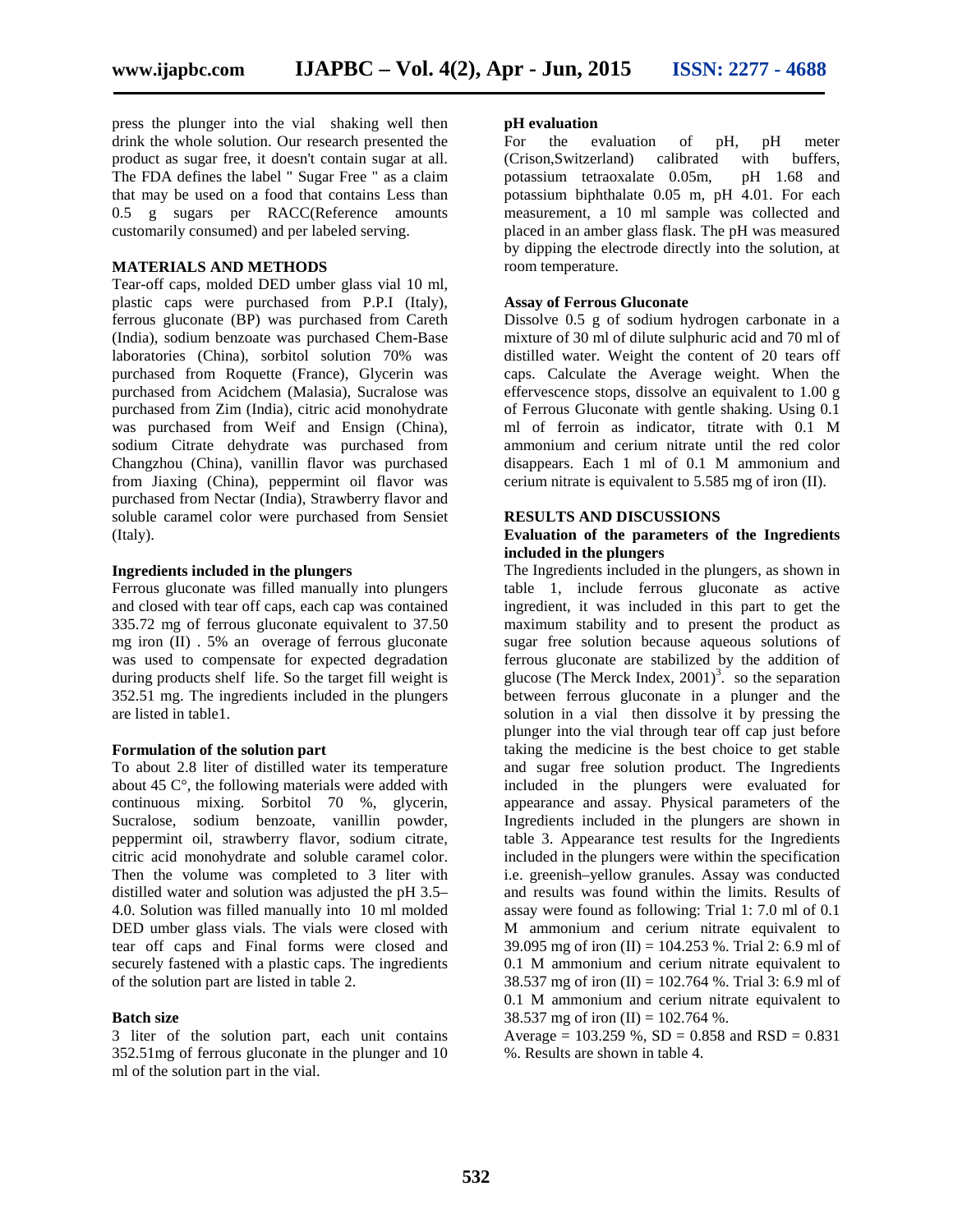# **Evaluation of the parameters of the solution in the vial**

The ingredients of the solution in the vial as shown in table 2 include Sorbitol 70% as sweetening agent and vehicle in the formulation, Glycerin as viscosity increasing agent and cosolvent, sucralose as sweetening agent, Sodium benzoate as antimicrobial preservative, citric acid monohydrate and sodium citrate as buffering agent, Soluble caramel color as coloring agent, Vanillin powder, peppermint oil and Strawberry flavor as flavoring agent (Handbook of Pharmaceutical Excipients, 2009)<sup>6</sup>. Ferrous gluconate is freely but slowly soluble in water (British Pharmacopoeia,  $2011$ <sup>7</sup> and to overcome the problem of slow solubility of it in water, we chose also to use glycerin as cosolvent. Because ferrous gluconate is soluble in glycerin  $(Sax \ NI, 1975)^8$ . Oxidation of ferrous gluconate solutions is retarded and stability improved by buffering to pH of 3.5 to 4.5 with citrate buffer (Osol, A. and J.E. Hoover, et al,  $1975$ )<sup>9</sup>. we consider this value although the contact time between ferrous gluconate in the plunger and solution in the vial is very short but choose the value to be 3.5 - 4.0 to get tasty taste and to present the product in an optimal specifications. An umber vial was used to protect ferrous gluconate in the tear off cap and plunger completely from light because ferrous gluconate is affected by light (Osol, A. and J.E. Hoover, et al,  $1975$ <sup>9</sup>. The solution in the vial was

evaluated for its appearance and it was within the specification i.e. caramel colored solution. Results are shown in table 4.

# **CONCLUSION**

The results of our investigation demonstrated that oral vial with plunger and tear off cap can be used as an alternative dosage form for ferrous gluconate and allowed to present ferrous gluconate as sugar free solution. Therefore, the separation between ferrous gluconate and the solution then dissolve it just before taking the medicine is the best choice to get stable and sugar free solution product.

#### **RECOMMENDATION**

- The general and suitable specifications of granules which are filled into the plungers by filling machine will be determine in the next article.
- The formulation should be subjected to stability studies as per ICH guidelines at temperatures and humidity of 40 C $\degree$ / 75% RH  $\pm$  5% RH for six months (accelerated conditions) and at 25°C  $\pm 2^{\circ}$ C/60% RH  $\pm 5$ % RH (long-term condition).

# **ACKNOWLEDGMENT**

Thanks to Nahla Dakarmenji for help in analytical field.



**Fig 1**

**how to use the dosage form (VPTC)**

| Table 1                              |  |
|--------------------------------------|--|
| Ingredients included in the plungers |  |

| <b>Ingredients</b>       | <b>Theoretical amounts</b>                      | <b>Actual amounts</b>                            |
|--------------------------|-------------------------------------------------|--------------------------------------------------|
|                          | mg/unit                                         | mg/unit                                          |
| <b>Ferrous gluconate</b> | 335.72 mg equivalent to 37.50 mg of iron $(II)$ | $335.72+$ (overage $5\%$ <sup>*</sup> ) = 352.51 |

\*5 % an overage of ferrous gluconate was used to compensate for expected degradation during products shelf life.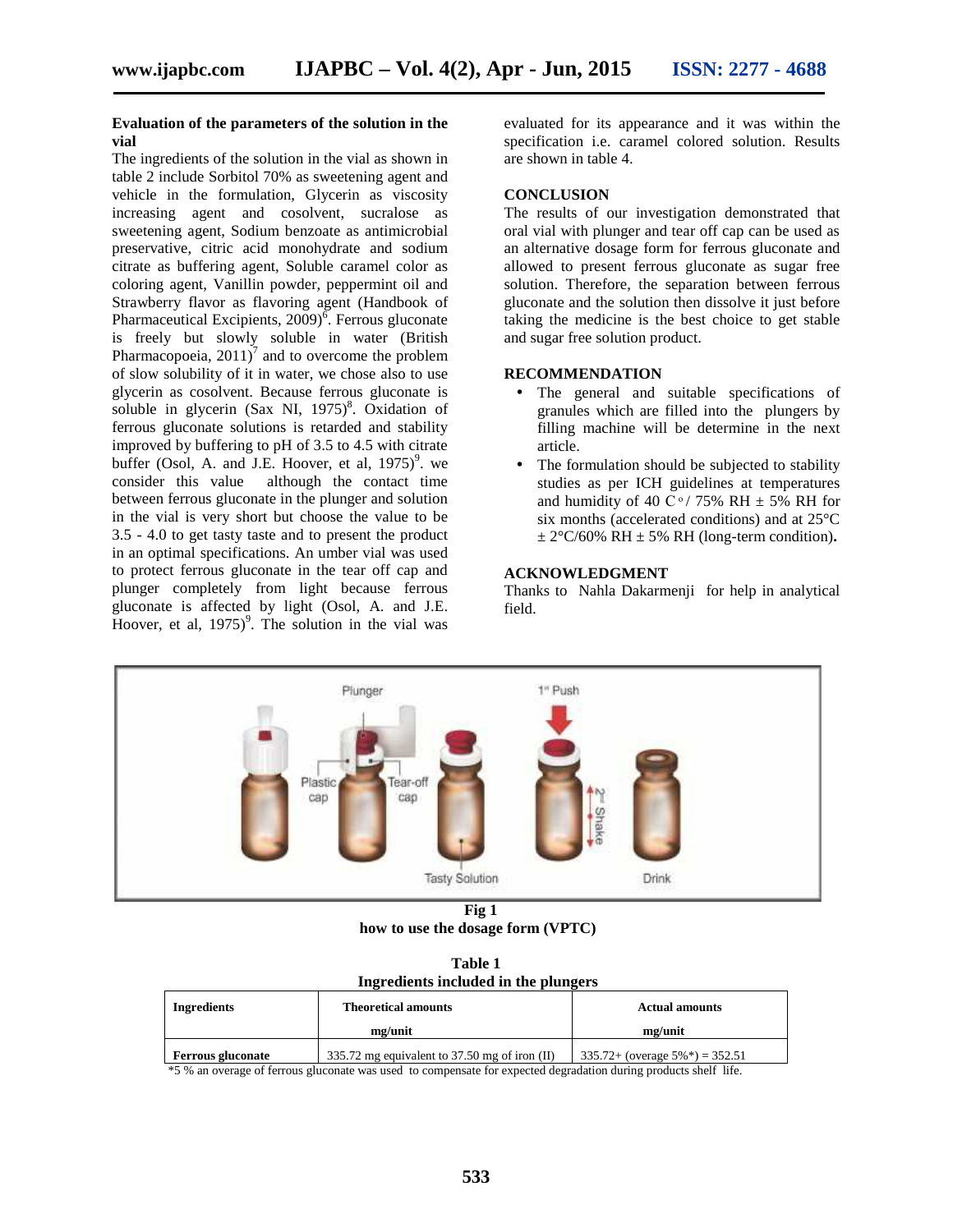| ingredients of the solution part |                            |
|----------------------------------|----------------------------|
| Ingredients                      | Quantity $g / \text{unit}$ |
| Sorbitol 70%                     | 2.40000                    |
| Sucralose                        | 0.00500                    |
| Sodium Benzoate                  | 0.02500                    |
|                                  | 0.03500                    |
| Citric Acid monohydrate          | Or to get the required pH  |
| Sodium Citrate                   | 0.00223                    |
| Vanillin powder                  | 0.00150                    |
| Peppermint oil                   | 0.00030                    |
| Strawberry liquid                | 0.05000                    |
| Glycerin                         | 1.60000                    |
| Soluble caramel color            | 0.00320                    |
| <b>Purified water</b>            | Up to 10.00000 ml          |

**Table 2 ingredients of the solution part**

**Table 3 Physical parameters of the formulation**

| <b>Physical parameters</b>                                   | Limits                   | <b>Reference</b>       |
|--------------------------------------------------------------|--------------------------|------------------------|
| the Ingredients<br>Appearance of<br>included in the plungers | greenish-yellow granules | In house specification |
| Appearance of the solution part                              | caramel colored solution | In house specification |
| pH of solution part                                          | $3.5 - 4.0$              | In house specification |
| Assay                                                        | 93.0-107.0 %             | In house specification |

**Table 4 Results of initial values of the formulation**

| <b>Test</b>                                   | Initial values           |
|-----------------------------------------------|--------------------------|
| Appearance of the Ingredients included in the | greenish-yellow granules |
| plungers                                      |                          |
| Appearance of the solution part               | caramel colored solution |
| pH of solution part                           | 3.8                      |
| Assay                                         | 103.259 %                |

# **REFERENCES**

- 1. Martindale. 36th edition, Pharmaceutical press, 2009; 1939.
- 2. Johnson CA ,Thomas JA. The stability of aqueous solutions of ferrous gluconate. Journal of pharmacy and pharmacology, 1954; 6 (1): 1037-1039.
- 3. O'Neil MJ (ed.). The Merck Index An Encyclopedia of Chemicals, Drugs, and Biologicals. 13th Edition, Whitehouse Station, NJ: Merck and Co; Inc; 2001; 716.